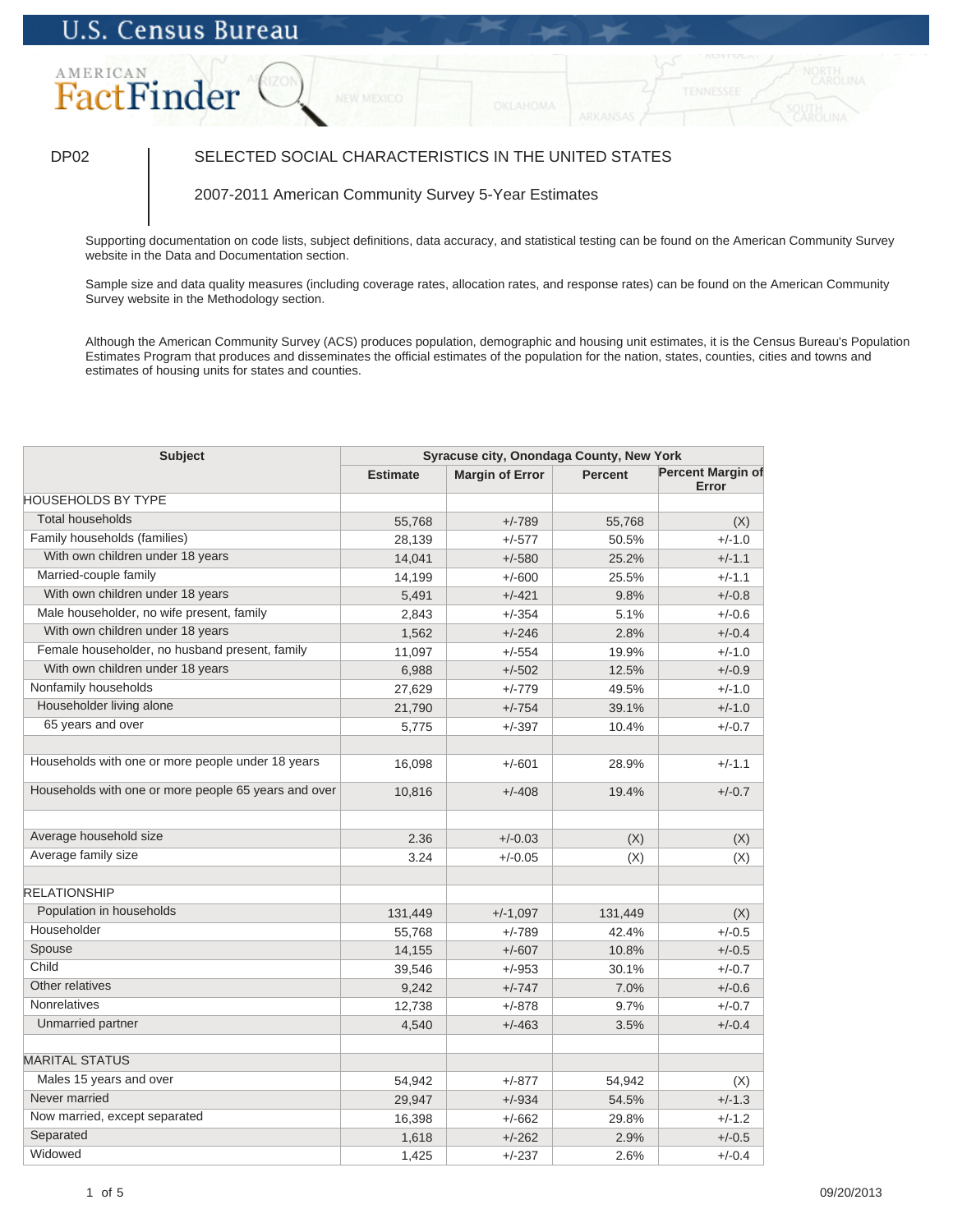| <b>Subject</b>                                                         | Syracuse city, Onondaga County, New York |                        |                |                                   |  |
|------------------------------------------------------------------------|------------------------------------------|------------------------|----------------|-----------------------------------|--|
|                                                                        | <b>Estimate</b>                          | <b>Margin of Error</b> | <b>Percent</b> | <b>Percent Margin of</b><br>Error |  |
| <b>Divorced</b>                                                        | 5,554                                    | $+/-525$               | 10.1%          | $+/-1.0$                          |  |
|                                                                        |                                          |                        |                |                                   |  |
| Females 15 years and over                                              | 61,693                                   | $+/-677$               | 61,693         | (X)                               |  |
| Never married                                                          | 30,749                                   | $+/-828$               | 49.8%          | $+/-1.1$                          |  |
| Now married, except separated                                          | 16,170                                   | $+/-663$               | 26.2%          | $+/-1.1$                          |  |
| Separated                                                              | 2,377                                    | $+/-305$               | 3.9%           | $+/-0.5$                          |  |
| Widowed                                                                | 5,411                                    | $+/-337$               | 8.8%           | $+/-0.5$                          |  |
| <b>Divorced</b>                                                        | 6,986                                    | $+/-533$               | 11.3%          | $+/-0.8$                          |  |
|                                                                        |                                          |                        |                |                                   |  |
| <b>FERTILITY</b>                                                       |                                          |                        |                |                                   |  |
| Number of women 15 to 50 years old who had a birth                     |                                          |                        |                |                                   |  |
| in the past 12 months                                                  | 2,332                                    | $+/-332$               | 2,332          | (X)                               |  |
| Unmarried women (widowed, divorced, and never                          | 1,478                                    | $+/-255$               | 63.4%          | $+/-6.6$                          |  |
| married)<br>Per 1,000 unmarried women                                  |                                          |                        |                |                                   |  |
| Per 1,000 women 15 to 50 years old                                     | 48                                       | $+/-9$                 | (X)            | (X)                               |  |
|                                                                        | 56                                       | $+/-8$                 | (X)            | (X)                               |  |
| Per 1,000 women 15 to 19 years old                                     | 24                                       | $+/-10$                | (X)            | (X)                               |  |
| Per 1,000 women 20 to 34 years old                                     | 88                                       | $+/-15$                | (X)            | (X)                               |  |
| Per 1,000 women 35 to 50 years old                                     | 28                                       | $+/-9$                 | (X)            | (X)                               |  |
|                                                                        |                                          |                        |                |                                   |  |
| <b>GRANDPARENTS</b>                                                    |                                          |                        |                |                                   |  |
| Number of grandparents living with own grandchildren<br>under 18 vears | 2,815                                    | $+/-391$               | 2,815          | (X)                               |  |
| Responsible for grandchildren                                          | 1,475                                    | $+/-273$               | 52.4%          | $+/-6.8$                          |  |
| Years responsible for grandchildren                                    |                                          |                        |                |                                   |  |
| Less than 1 year                                                       | 291                                      | $+/-122$               | 10.3%          | $+/-3.9$                          |  |
| 1 or 2 years                                                           | 461                                      | $+/-143$               | 16.4%          | $+/-4.8$                          |  |
| 3 or 4 years                                                           | 258                                      | $+/-121$               | 9.2%           | $+/-4.1$                          |  |
| 5 or more years                                                        | 465                                      | $+/-149$               | 16.5%          | $+/-4.9$                          |  |
|                                                                        |                                          |                        |                |                                   |  |
| Number of grandparents responsible for own                             |                                          | $+/-273$               |                |                                   |  |
| grandchildren under 18 years                                           | 1,475                                    |                        | 1,475          | (X)                               |  |
| Who are female                                                         | 1,069                                    | $+/-201$               | 72.5%          | $+/-5.1$                          |  |
| Who are married                                                        | 783                                      | $+/-227$               | 53.1%          | $+/-9.6$                          |  |
|                                                                        |                                          |                        |                |                                   |  |
| <b>SCHOOL ENROLLMENT</b>                                               |                                          |                        |                |                                   |  |
| Population 3 years and over enrolled in school                         | 50,800                                   | $+/-1.104$             | 50.800         | (X)                               |  |
| Nursery school, preschool                                              | 2,251                                    | $+/-360$               | 4.4%           | $+/-0.7$                          |  |
| Kindergarten                                                           | 1,651                                    | $+/-289$               | 3.3%           | $+/-0.6$                          |  |
| Elementary school (grades 1-8)                                         | 15,008                                   | $+/-674$               | 29.5%          | $+/-1.2$                          |  |
| High school (grades 9-12)                                              | 7,635                                    | $+/-592$               | 15.0%          | $+/-1.1$                          |  |
| College or graduate school                                             | 24,255                                   | $+/-906$               | 47.7%          | $+/-1.4$                          |  |
|                                                                        |                                          |                        |                |                                   |  |
| EDUCATIONAL ATTAINMENT                                                 |                                          |                        |                |                                   |  |
| Population 25 years and over                                           | 83,281                                   | $+/-927$               | 83,281         | (X)                               |  |
| Less than 9th grade                                                    | 5,276                                    | $+/-452$               | 6.3%           | $+/-0.5$                          |  |
| 9th to 12th grade, no diploma                                          | 11,277                                   | $+/-753$               | 13.5%          | $+/-0.9$                          |  |
| High school graduate (includes equivalency)                            | 23,493                                   | $+/-893$               | 28.2%          | $+/-1.0$                          |  |
| Some college, no degree                                                | 14,639                                   | $+/-741$               | 17.6%          | $+/-0.9$                          |  |
| Associate's degree                                                     | 7,018                                    | $+/-527$               | 8.4%           | $+/-0.6$                          |  |
| Bachelor's degree                                                      | 12,175                                   | $+/-803$               | 14.6%          | $+/-0.9$                          |  |
| Graduate or professional degree                                        | 9,403                                    | $+/-637$               | 11.3%          | $+/-0.7$                          |  |
|                                                                        |                                          |                        |                |                                   |  |
| Percent high school graduate or higher                                 |                                          |                        |                |                                   |  |
| Percent bachelor's degree or higher                                    | (X)                                      | (X)                    | 80.1%          | $+/-1.1$                          |  |
|                                                                        | (X)                                      | (X)                    | 25.9%          | $+/-1.1$                          |  |
| <b>VETERAN STATUS</b>                                                  |                                          |                        |                |                                   |  |
|                                                                        |                                          |                        |                |                                   |  |
| Civilian population 18 years and over<br>Civilian veterans             | 110,778                                  | $+/-858$               | 110,778        | (X)                               |  |
|                                                                        | 7,733                                    | $+/-502$               | 7.0%           | $+/-0.5$                          |  |
|                                                                        |                                          |                        |                |                                   |  |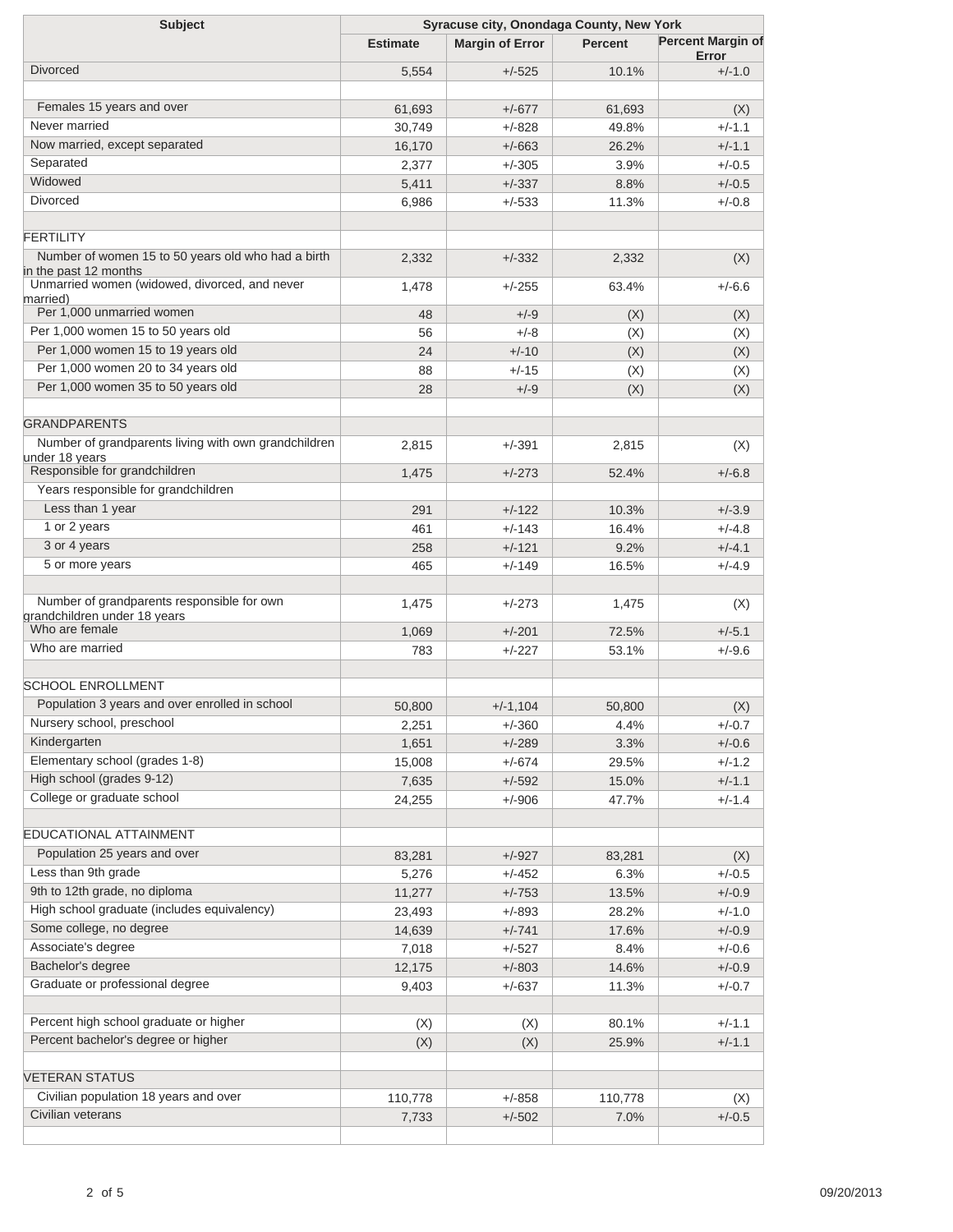| <b>Subject</b>                                         | Syracuse city, Onondaga County, New York |                        |                |                          |  |
|--------------------------------------------------------|------------------------------------------|------------------------|----------------|--------------------------|--|
|                                                        | <b>Estimate</b>                          | <b>Margin of Error</b> | <b>Percent</b> | <b>Percent Margin of</b> |  |
| DISABILITY STATUS OF THE CIVILIAN                      |                                          |                        |                | Error                    |  |
| NONINSTITUTIONALIZED POPULATION                        |                                          |                        |                |                          |  |
| <b>Total Civilian Noninstitutionalized Population</b>  | (X)                                      | (X)                    | (X)            | (X)                      |  |
| With a disability                                      | (X)                                      | (X)                    | (X)            | (X)                      |  |
|                                                        |                                          |                        |                |                          |  |
| Under 18 years                                         | (X)                                      | (X)                    | (X)            | (X)                      |  |
| With a disability                                      | (X)                                      | (X)                    | (X)            | (X)                      |  |
|                                                        |                                          |                        |                |                          |  |
| 18 to 64 years                                         | (X)                                      | (X)                    | (X)            | (X)                      |  |
| With a disability                                      | (X)                                      | (X)                    | (X)            | (X)                      |  |
|                                                        |                                          |                        |                |                          |  |
| 65 years and over                                      | (X)                                      | (X)                    | (X)            | (X)                      |  |
| With a disability                                      | (X)                                      | (X)                    | (X)            | (X)                      |  |
|                                                        |                                          |                        |                |                          |  |
| <b>RESIDENCE 1 YEAR AGO</b>                            |                                          |                        |                |                          |  |
| Population 1 year and over                             | 142,853                                  | $+/-271$               | 142,853        | (X)                      |  |
| Same house                                             | 103,465                                  | $+/-1,728$             | 72.4%          | $+/-1.2$                 |  |
| Different house in the U.S.                            | 36,778                                   | $+/-1,635$             | 25.7%          | $+/-1.1$                 |  |
| Same county                                            | 25,553                                   | $+/-1,531$             | 17.9%          | $+/-1.1$                 |  |
| Different county                                       | 11,225                                   | $+/-891$               | 7.9%           | $+/-0.6$                 |  |
| Same state                                             | 5,318                                    | $+/-517$               | 3.7%           | $+/-0.4$                 |  |
| Different state                                        | 5,907                                    | $+/-717$               | 4.1%           | $+/-0.5$                 |  |
| Abroad                                                 | 2,610                                    | $+/-532$               | 1.8%           | $+/-0.4$                 |  |
|                                                        |                                          |                        |                |                          |  |
| PLACE OF BIRTH                                         |                                          |                        |                |                          |  |
| Total population                                       | 144,883                                  | $+/-48$                | 144,883        | (X)                      |  |
| <b>Native</b>                                          | 129,707                                  | $+/-1,151$             | 89.5%          | $+/-0.8$                 |  |
| <b>Born in United States</b>                           | 126,564                                  | $+/-1,223$             | 87.4%          | $+/-0.8$                 |  |
| State of residence                                     | 99,218                                   | $+/-1,366$             | 68.5%          | $+/-0.9$                 |  |
| Different state                                        | 27,346                                   | $+/-1,026$             | 18.9%          | $+/-0.7$                 |  |
| Born in Puerto Rico, U.S. Island areas, or born abroad | 3,143                                    | $+/-416$               | 2.2%           | $+/-0.3$                 |  |
| to American parent(s)<br>Foreign born                  |                                          | $+/-1,148$             | 10.5%          | $+/-0.8$                 |  |
|                                                        | 15,176                                   |                        |                |                          |  |
| <b>U.S. CITIZENSHIP STATUS</b>                         |                                          |                        |                |                          |  |
| Foreign-born population                                | 15,176                                   | $+/-1,148$             | 15,176         | (X)                      |  |
| Naturalized U.S. citizen                               | 5,454                                    | $+/-604$               | 35.9%          | $+/-3.2$                 |  |
| Not a U.S. citizen                                     | 9,722                                    | $+/-933$               | 64.1%          | $+/-3.2$                 |  |
|                                                        |                                          |                        |                |                          |  |
| YEAR OF ENTRY                                          |                                          |                        |                |                          |  |
| Population born outside the United States              | 18,319                                   | $+/-1,219$             | 18,319         | (X)                      |  |
|                                                        |                                          |                        |                |                          |  |
| <b>Native</b>                                          | 3,143                                    | $+/-416$               | 3,143          | (X)                      |  |
| Entered 2000 or later                                  | 1,009                                    | $+/-296$               | 32.1%          | $+/-7.6$                 |  |
| Entered before 2000                                    | 2,134                                    | $+/-337$               | 67.9%          | $+/-7.6$                 |  |
|                                                        |                                          |                        |                |                          |  |
| Foreign born                                           | 15,176                                   | $+/-1,148$             | 15,176         | (X)                      |  |
| Entered 2000 or later                                  | 8,271                                    | $+/-843$               | 54.5%          | $+/-3.1$                 |  |
| Entered before 2000                                    | 6,905                                    | $+/-653$               | 45.5%          | $+/-3.1$                 |  |
|                                                        |                                          |                        |                |                          |  |
| WORLD REGION OF BIRTH OF FOREIGN BORN                  |                                          |                        |                |                          |  |
| Foreign-born population, excluding population born at  |                                          | $+/-1,148$             |                |                          |  |
| sea                                                    | 15,176                                   |                        | 15,176         | (X)                      |  |
| Europe                                                 | 2,913                                    | $+/-487$               | 19.2%          | $+/-2.8$                 |  |
| Asia                                                   | 6,456                                    | $+/-640$               | 42.5%          | $+/-3.3$                 |  |
| Africa                                                 | 1,735                                    | $+/-526$               | 11.4%          | $+/-3.2$                 |  |
| Oceania                                                | 64                                       | $+/-44$                | 0.4%           | $+/-0.3$                 |  |
| Latin America                                          | 3,584                                    | $+/-535$               | 23.6%          | $+/-2.9$                 |  |
| Northern America                                       | 424                                      | $+/-133$               | 2.8%           | $+/-0.9$                 |  |
|                                                        |                                          |                        |                |                          |  |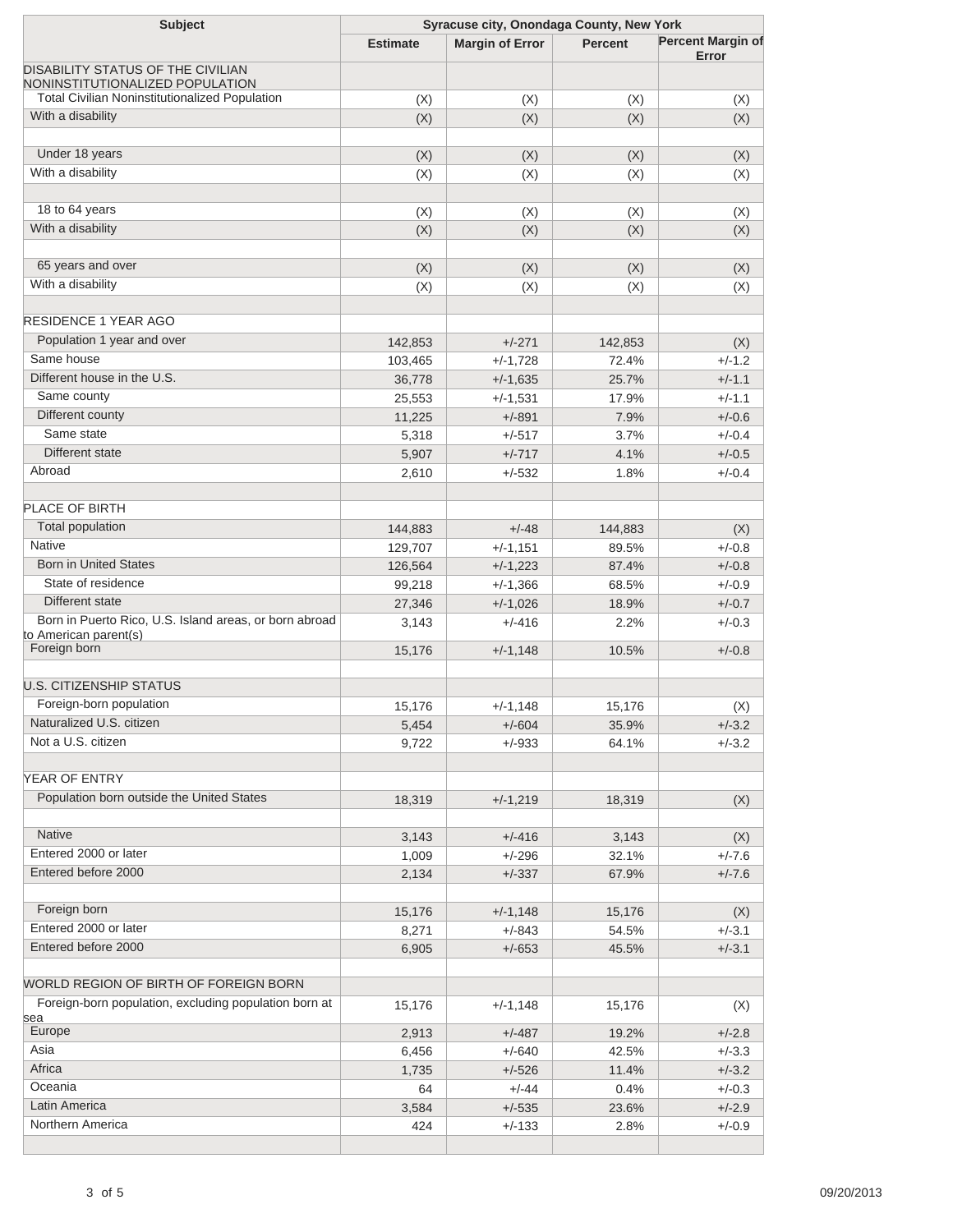| <b>Subject</b>                                 | Syracuse city, Onondaga County, New York |                        |                |                                   |
|------------------------------------------------|------------------------------------------|------------------------|----------------|-----------------------------------|
|                                                | <b>Estimate</b>                          | <b>Margin of Error</b> | <b>Percent</b> | <b>Percent Margin of</b><br>Error |
| LANGUAGE SPOKEN AT HOME                        |                                          |                        |                |                                   |
| Population 5 years and over                    | 135,014                                  | $+/-443$               | 135,014        | (X)                               |
| English only                                   | 112,740                                  | $+/-1,403$             | 83.5%          | $+/-1.0$                          |
| Language other than English                    | 22,274                                   | $+/-1,289$             | 16.5%          | $+/-1.0$                          |
| Speak English less than "very well"            | 9,165                                    | $+/-864$               | 6.8%           | $+/-0.6$                          |
| Spanish                                        | 8,489                                    | $+/-754$               | 6.3%           | $+/-0.6$                          |
| Speak English less than "very well"            | 3,123                                    | $+/-603$               | 2.3%           | $+/-0.4$                          |
| Other Indo-European languages                  | 6,108                                    | $+/-750$               | 4.5%           | $+/-0.6$                          |
| Speak English less than "very well"            | 2,040                                    | $+/-415$               | 1.5%           | $+/-0.3$                          |
| Asian and Pacific Islander languages           | 5,032                                    | $+/-619$               | 3.7%           | $+/-0.5$                          |
| Speak English less than "very well"            | 2,660                                    | $+/-420$               | 2.0%           | $+/-0.3$                          |
| Other languages                                | 2,645                                    | $+/-520$               | 2.0%           | $+/-0.4$                          |
| Speak English less than "very well"            | 1,342                                    | $+/-384$               | 1.0%           | $+/-0.3$                          |
| <b>ANCESTRY</b>                                |                                          |                        |                |                                   |
| Total population                               | 144,883                                  | $+/-48$                | 144,883        | (X)                               |
| American                                       | 4,277                                    | $+/-651$               | 3.0%           | $+/-0.4$                          |
| Arab                                           | 985                                      | $+/-428$               | 0.7%           | $+/-0.3$                          |
| Czech                                          | 242                                      | $+/-125$               | 0.2%           | $+/-0.1$                          |
| Danish                                         | 114                                      | $+/-63$                | 0.1%           | $+/-0.1$                          |
| Dutch                                          | 1,807                                    | $+/-337$               | 1.2%           | $+/-0.2$                          |
| English                                        | 9,409                                    | $+/-800$               | 6.5%           | $+/-0.6$                          |
| French (except Basque)                         | 5,372                                    | $+/-585$               | 3.7%           | $+/-0.4$                          |
| French Canadian                                | 1,762                                    | $+/-308$               | 1.2%           | $+/-0.2$                          |
| German                                         | 17,093                                   | $+/-1,043$             | 11.8%          | $+/-0.7$                          |
| Greek                                          | 523                                      | $+/-150$               | 0.4%           | $+/-0.1$                          |
| Hungarian                                      | 558                                      | $+/-145$               | 0.4%           | $+/-0.1$                          |
| Irish                                          | 22,445                                   | $+/-1,014$             | 15.5%          | $+/-0.7$                          |
| Italian                                        | 18,384                                   | $+/-1,090$             | 12.7%          | $+/-0.8$                          |
| Lithuanian                                     | 207                                      | $+/-106$               | 0.1%           | $+/-0.1$                          |
| Norwegian                                      | 438                                      | $+/-111$               | 0.3%           | $+/-0.1$                          |
| Polish                                         | 7,065                                    | $+/-644$               | 4.9%           | $+/-0.4$                          |
| Portuguese                                     | 214                                      | $+/-120$               | 0.1%           | $+/-0.1$                          |
| Russian                                        | 2,006                                    | $+/-338$               | 1.4%           | $+/-0.2$                          |
| Scotch-Irish                                   | 1,571                                    | $+/-287$               | 1.1%           | $+/-0.2$                          |
| Scottish                                       | 2,089                                    | $+/-341$               | 1.4%           | $+/-0.2$                          |
| Slovak                                         | 180                                      | $+/-84$                | 0.1%           | $+/-0.1$                          |
| Subsaharan African                             | 2,439                                    | $+/-687$               | 1.7%           | $+/-0.5$                          |
| Swedish                                        | 883                                      | $+/-241$               | 0.6%           | $+/-0.2$                          |
| Swiss                                          | 238                                      | $+/-82$                | 0.2%           | $+/-0.1$                          |
| Ukrainian                                      | 1,006                                    | $+/-231$               | 0.7%           | $+/-0.2$                          |
| Welsh                                          | 997                                      | $+/-219$               | 0.7%           | $+/-0.2$                          |
| West Indian (excluding Hispanic origin groups) | 1,971                                    | $+/-443$               | 1.4%           | $+/-0.3$                          |

Data are based on a sample and are subject to sampling variability. The degree of uncertainty for an estimate arising from sampling variability is represented through the use of a margin of error. The value shown here is the 90 percent margin of error. The margin of error can be interpreted roughly as providing a 90 percent probability that the interval defined by the estimate minus the margin of error and the estimate plus the margin of error (the lower and upper confidence bounds) contains the true value. In addition to sampling variability, the ACS estimates are subject to nonsampling error (for a discussion of nonsampling variability, see Accuracy of the Data). The effect of nonsampling error is not represented in these tables.

While the 2007-2011 American Community Survey (ACS) data generally reflect the December 2009 Office of Management and Budget (OMB) definitions of metropolitan and micropolitan statistical areas; in certain instances the names, codes, and boundaries of the principal cities shown in ACS tables may differ from the OMB definitions due to differences in the effective dates of the geographic entities.

Estimates of urban and rural population, housing units, and characteristics reflect boundaries of urban areas defined based on Census 2000 data. Boundaries for urban areas have not been updated since Census 2000. As a result, data for urban and rural areas from the ACS do not necessarily reflect the results of ongoing urbanization.